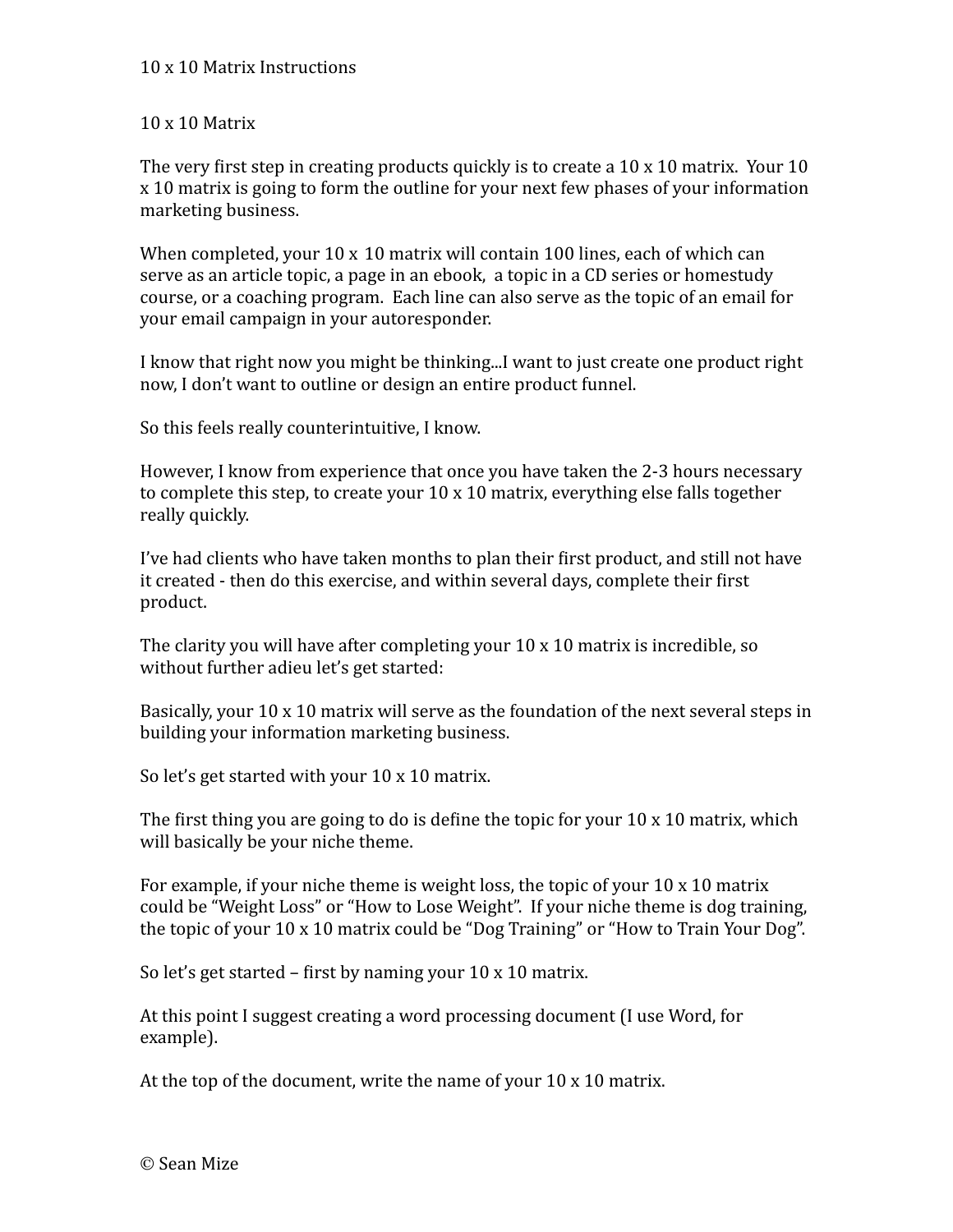Now the next step is to think of 10 areas where you could teach someone about your niche,
and
write
out
one
line
for
each
of
these
areas
(these
will
be
your
10
topics)

For example, if your niche is gardening, your 10 topics might be:

Basic
Concepts
of
Gardening Vegetable
Gardening Fruit
Gardening Inside
Gardening Outside
Gardening Gardening
in
Tropical
Climates Gardening
in
Cold
Climates How
to
Plant How
to
Take
Care
of
Weeds How
to
Preserve
Your
Vegetables

Of course, if you need more than 10 topics, that is fine, you can have a 12 x 10 matrix, or a 14 x 10 matrix. Of course, I will continue to refer to it as the 10 x 10 matrix, regardless of the actual size yours ends up becoming.

So at this point, you have 10 topics.

Now,
you
will
create
10
subtopics
for
each
of
your
10
topics,
which
will
mean
when you
are
done,
you
will
have
a
total
of
100
subtopics.

In this case, just for an example, let's start with the first topic "Basic Concepts of Gardening"
and
create
10
subtopics.

Those
subtopics
might
be:

Soil Choosing
what
to
grow What
months
to
plant What months to tend What months to harvest How
to
plant How
to
weed How
to
use
fertilizer How
to
use
organic
fertilizer How
to
protect
your
plants

And if you were to copy and paste these subtopics into your list of topics, it might look
like
this:

Basic
Concepts
of
Gardening